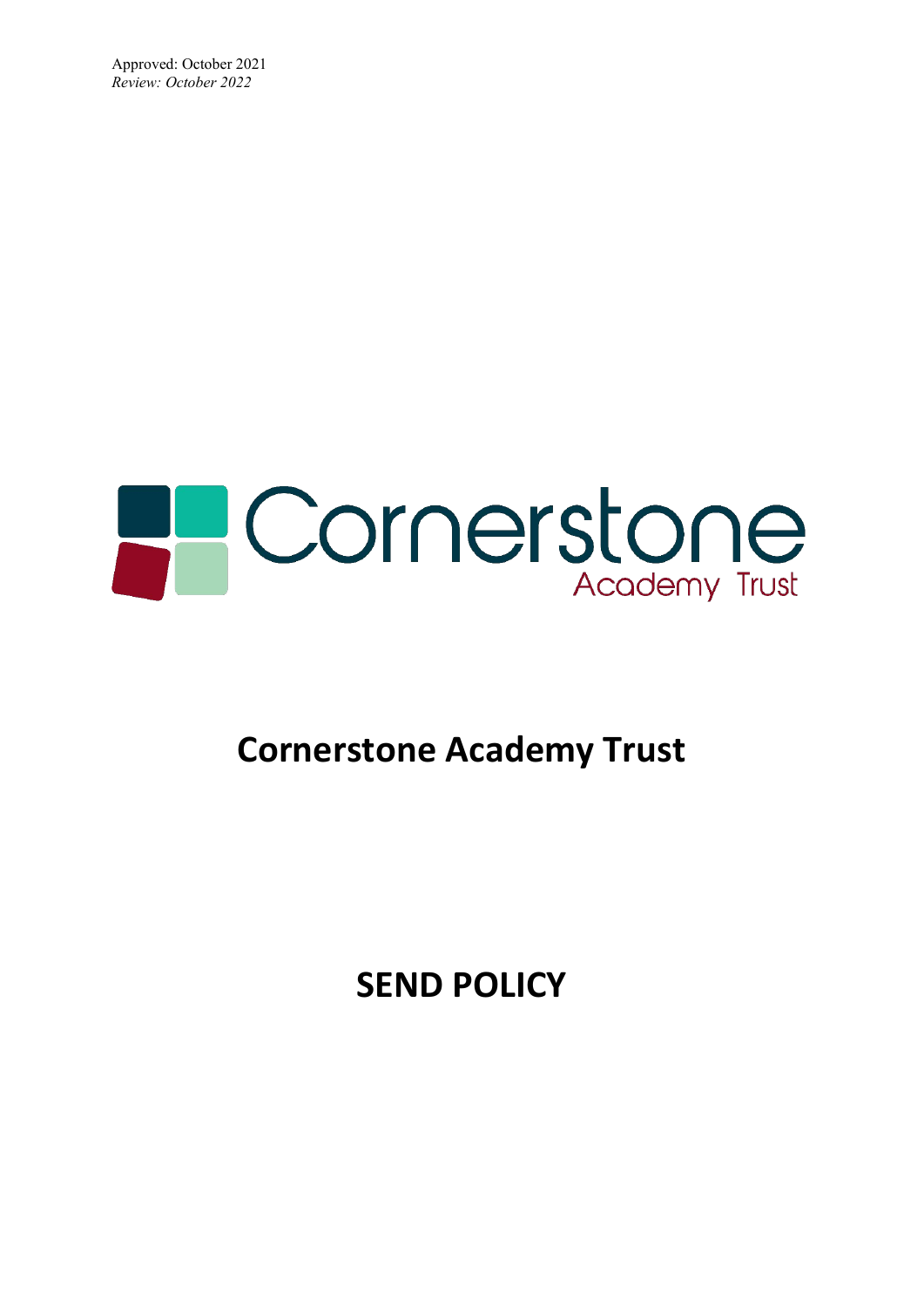# **SPECIAL EDUCATIONAL NEEDS & DISABILITY (SEND) POLICY**

#### **INTRODUCTION**

This policy is to be read in conjunction with all other school policies.

Some children have barriers to learning that mean they have special needs and require particular action by the school.

These requirements are likely to arise as a consequence of a child having special educational needs. Children have special educational needs if they have a learning difficulty which calls for educational provision to be made for them that is 'additional to' or 'different from'.

Children have a learning difficulty if they:

i) have a significantly greater difficulty in learning than the majority of children of the same age; or ii) have a disability which prevents or hinders them from making use of educational facilities of a kind generally provided for children of the same age in schools within the area of the Local Authority (LA); iii) are under compulsory school age and fall within the definition at (i) or (ii) above or would do so if special educational provision was not made for them.

#### SEND Code of Practice

Special Educational Needs and Disabilities may relate to one or more of the following areas of need:

- Communication and interaction; (C&I)
- Cognition and learning; (C&L)
- Social, emotional, mental health; (SEMH)
- Sensory and/or physical needs;
- Medical conditions;

Children may have special educational needs either throughout or at any time during their school career. This policy ensures that curriculum planning and assessment for children with special educational needs takes account of the type and extent of the difficulty experienced by the child.

Some pupils with disabilities may have learning difficulties that call for special educational provision. However, not all children deemed to be disabled will require this provision. A child with asthma or diabetes, for example, may not have special educational needs, but may still have rights under the Equality Act 2010. We will assess each child as required, and make the appropriate provision, based on their identified needs.

# **EQUAL OPPORTUNITIES & INCLUSION**

This policy has been updated in line with the:

- SEND Code of Practice (2014)
- SEND and Disability Act 2001 and the government consultation on provision for children with SEND, Support and Aspiration: A new approach to special educational needs and disability.
- Equality Act 2010
- Children and Families Act 2014
- National Curriculum (2014) (English & Maths 2016)

It is part of a whole school strategy to promote the inclusion and effective learning for all pupils.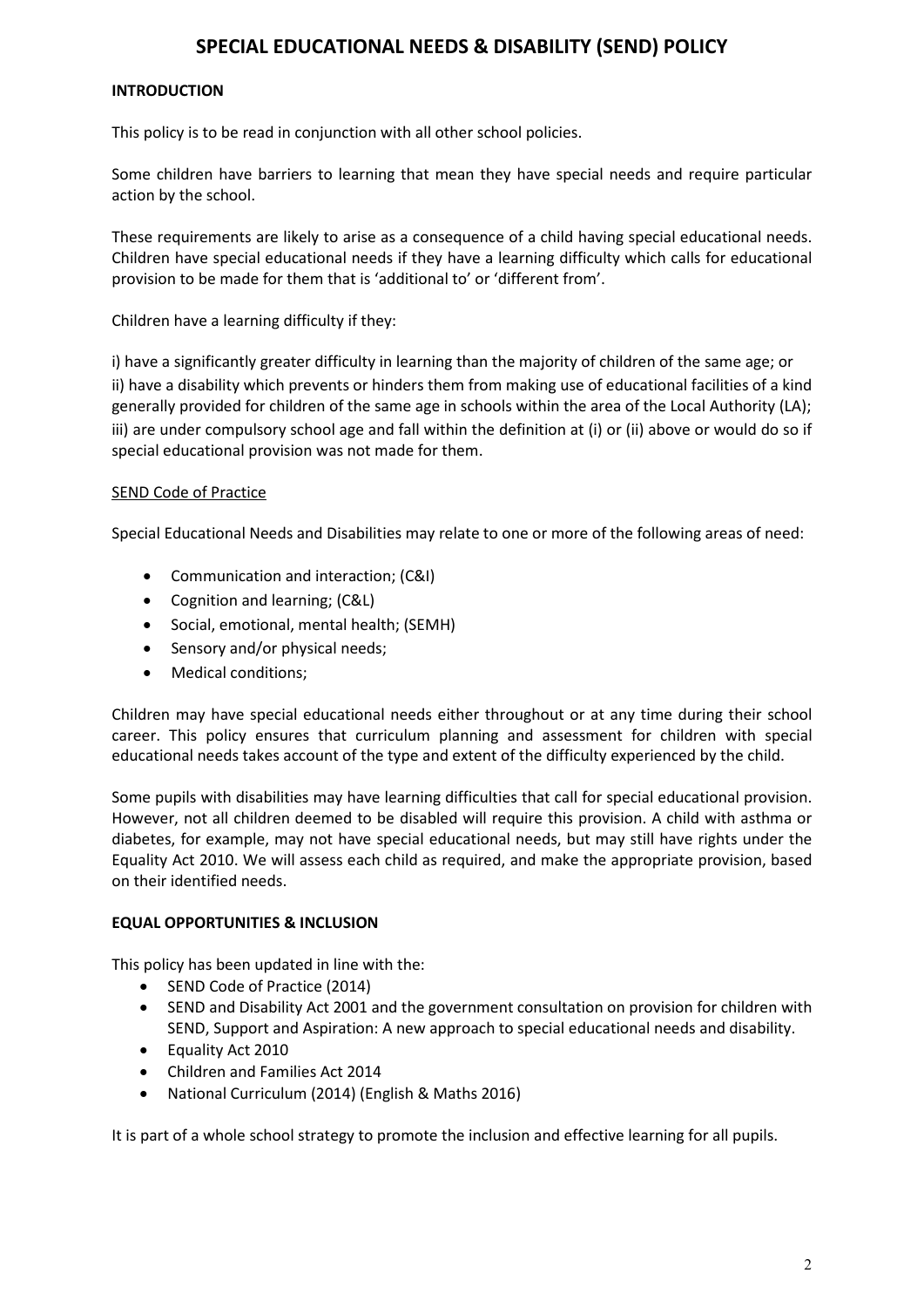Cornerstone Academy Trust endeavours to make every effort to achieve maximum inclusion of all pupils (including those with SEND) whilst meeting pupils' individual needs. Teachers provide learning opportunities for all the pupils within the school environment and provide materials appropriate to pupils' interests and abilities. This ensures that all pupils have full access to learning equivalent to that set in the National Curriculum. We use the guidance given in the National Curriculum document and the SEND Code of Practice to support inclusion.

# **AIMS AND OBJECTIVES**

The aims of Cornerstone Trust are based on the aims stated in the Devon Local Authority (LA) Policy for Special Educational Needs and guided by the SEND Code of Practice 2014 and any updates. We aim to work with the LA 0-25 SEND Team to ensure our pupils achieve high levels of progress; effective learning and development for all pupils regardless of any special educational need.

We are committed to inclusion; meeting individual needs and the provision of the highest quality for all students alongside the efficient use of resources. We encourage mutual respect and consideration as part of the ethos of our school. As set out in the National Curriculum, 2014 we ensure that 'lessons [are] planned to ensure that there are no barriers to every pupil achieving'.

# **PARTNERSHIP WITH PARENTS & CARERS**

We recognise that parental involvement is crucial to enhancing progress and achievement in school. Cornerstone Trust aims to work in close partnership with parents and carers and the Local Authority for our Children in Care (CIC) or Looked After Children (LAC). This is a school priority in line with the SEND Code of Practice and recommendations from the Lamb Enquiry 2009 (Special Educational Needs and Parental Confidence). We work to enable and empower parents and carers by:

- giving parents and carers opportunities to play an active and valued role in their child's education
- inviting parents to parent consultation meetings
- making parents and carers feel welcome in the school
- encouraging parents and carers to inform school of any difficulties they perceive their child may be having or other needs the child may have which need addressing
- aiming to instil confidence that Cornerstone will listen and act appropriately to parental concerns
- focusing on the child's strengths as well as areas of additional need
- allowing parents and carers opportunities to discuss ways in which they and the school can help their child
- agreeing targets for their child where appropriate and ensuring the child is aware of these
- keeping parents and carers informed and giving support during assessment and any related decision-making process about SEND provision
- making parents and carers aware of the Devon Information Advice and Support (DIAS) service
- encouraging communication through telephone and email
- providing all information in a 'parent friendly' and accessible way
- ensuring the SEND Information Report is available on the website

# **INVOLVEMENT OF PUPILS**

We recognise that all pupils have the right to be involved in making decisions and exercising choice (SEND Code of Practice). We endeavour to fully involve pupils wherever possible by including pupils in:

- identifying their own needs and learning about their self and school as learners
- individual target setting across the curriculum
- encouraging self-reflection in the learning process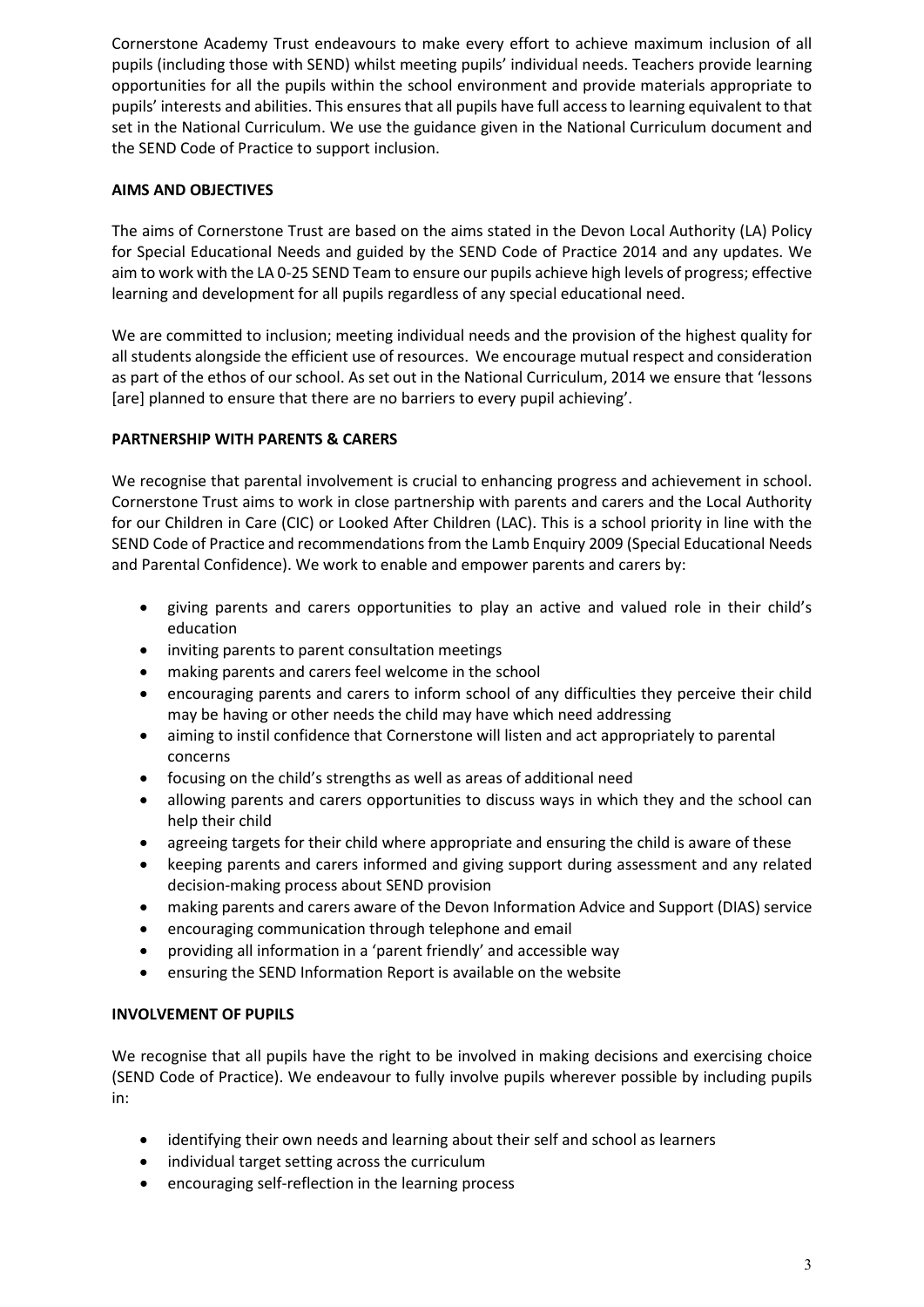• formal reviews, providing evidence for meetings and attendance at review meetings (if appropriate)

The procedures for including pupils are identified in the Equal Opportunities policy. We ensure that pupil perceptions of the support and process are included in monitoring and evaluation procedures through Student Voice. We also ensure that all pupils have access to a designated member of staff for support and to allow pupils to express any concerns they may have.

# **MANAGEMENT OF SEND WITHIN THE TRUST**

We believe that every teacher is responsible and accountable for all pupils in their class whatever their educational needs. The CEO and the Board of Trustees have delegated the responsibility for the dayto-day implementation of the policy to the Special Educational Needs Co-ordinators (SENDCos). The Trust currently employs Head of Children's Services (Lead SENDCo) to oversee SEND provision across all schools. There is a dedicated SENDCo at Yeo Valley and an additional SENDCo to support Head of Children's Services at Broadclyst Community Primary School and Westclyst Community Primary School and Monkerton Community Primary School. All members of staff are aware of their responsibilities towards pupils with SEND, whether pupils have an Education, Health & Care Plan or not. The Trust also employs an Educational Psychologist, Speech & Language Therapist and a School Nurse to enhance the level and timeliness of professional input.

In line with the recommendations in the SEND Code of Practice the SEND team is responsible for:

- overseeing the day-to-day operation of this policy
- rigorous assessment of pupils' attainment levels and target setting
- supporting teachers to narrow the gap of attainment between vulnerable groups and cohorts
- co-ordinating provision for children with special educational needs
- liaising with and advising teachers and TAs
- supporting teachers to effectively utilise Teaching Assistants
- overseeing the records of all children with SEND
- liaising with parents of children with SEND
- contributing to the in-service training of staff
- liaising with relevant external agencies including the support and educational psychology services, health and social services, and voluntary bodies
- making access arrangements for children where required
- ensuring the opinions and views of the parent and child are considered throughout

The SENDCos are responsible for keeping the head teacher and the Trustee with responsibility to SEND fully informed. This will take place at regular intervals throughout the year at least once a term.

# **ADMISSION ARRANGEMENTS**

No pupil will be refused admission to school on the basis of his or her special educational need if the school can meet the individual needs. In line with the SEND and Disability Act we will not discriminate against disabled children and we will take all reasonable steps to provide effective educational provision.

# **SPECIAL PROVISION**

CORNERSTONE endeavours to equip all teaching staff with expertise, training, and support in the following areas:

- implementing 1:1 synthetic phonics work (Read Write Inc) & Fresh Start
- working with children with Hearing Impairment (Sound field Systems)
- working with children with Visual Impairment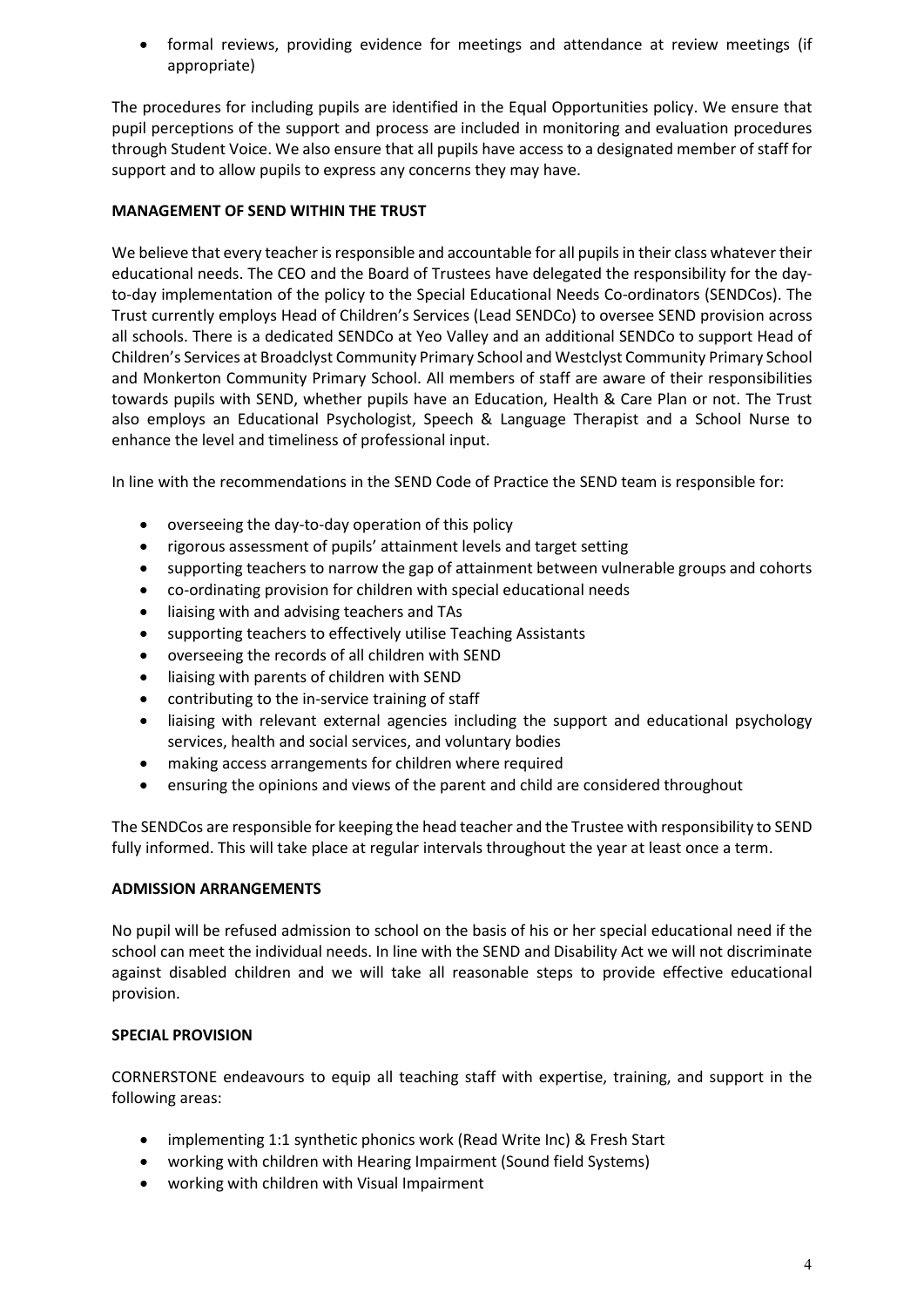- working with children with emotional, social and mental well-being difficulties
- working with children with identified medical conditions
- distinguishing between an EAL child and a child with EAL/SEND
- working with children with Cognition and Learning needs, including specific learning needs, such as dyslexia and dyscalculia
- working with children with Communication and Interaction needs, including Speech and Language and Autistic Spectrum Disorder needs
- working with children with Physical and Sensory needs

The Trust uses the SEND Team, which includes an Educational Psychologist, Speech and Language Therapist and School Nurse to deliver individual assessment and support programmes for children and SEND support/training for staff.

# **IDENTIFICATION AND ASSESSMENT**

We accept the principle that pupils' needs should be identified and met as early as possible. The Trust adopts the levels of intervention as described in the SEND Code of Practice. We adopt the following procedures for identification and assessment:

- the analysis of data including initial assessment in the Early Years; Foundation Stage Profile; Language Link assessments, Baseline Data, Year 1 Phonics Screening, GL annual assessments and end of key stage SATs,
- the pupil in context profile
- the completion of 'Initial Referral Forms' (IRF) forms for teacher/parent SEND concerns
- following up parental concerns
- pupil self-referral and requests for help
- tracking individual pupil progress over time using Language Link, GL assessment data, AR, AM data
- liaison with feeder and follow-on schools on transfer
- information from previous schools
- information from other services
- termly SEND Reviews held with SENDCo & Class teacher
- monthly SEND Team Meetings to discuss referrals and progress

If a child requires support that is additional to, or different from his/her peers they are placed on the SEND register and will be recorded as receiving additional SEND support at School SEN Support Level (k).

Interventions will be set by the SENDCo with the Class Teacher and parents and will form part of the Graduated Response process of Assess, Plan, Do, Review.

Additional support will be provided if necessary (school nurse, educational psychologist, speech & language therapist, occupational therapist etc). Protocols and procedures are followed in terms of managing paperwork; Data Protection and Confidentiality.

Should a child require a high level of support, professionals will initiate Team around the Family (TAF) meetings and create a My Plan or use the Early Help portal Right for Child.

A Graduated Response of increased support will be provided if necessary. For those with the highest level of need an application for Statutory Assessment may be made to the 0-25 SEND Team (LA). This may result in an Education, Health and Care Plan (EHCPlan).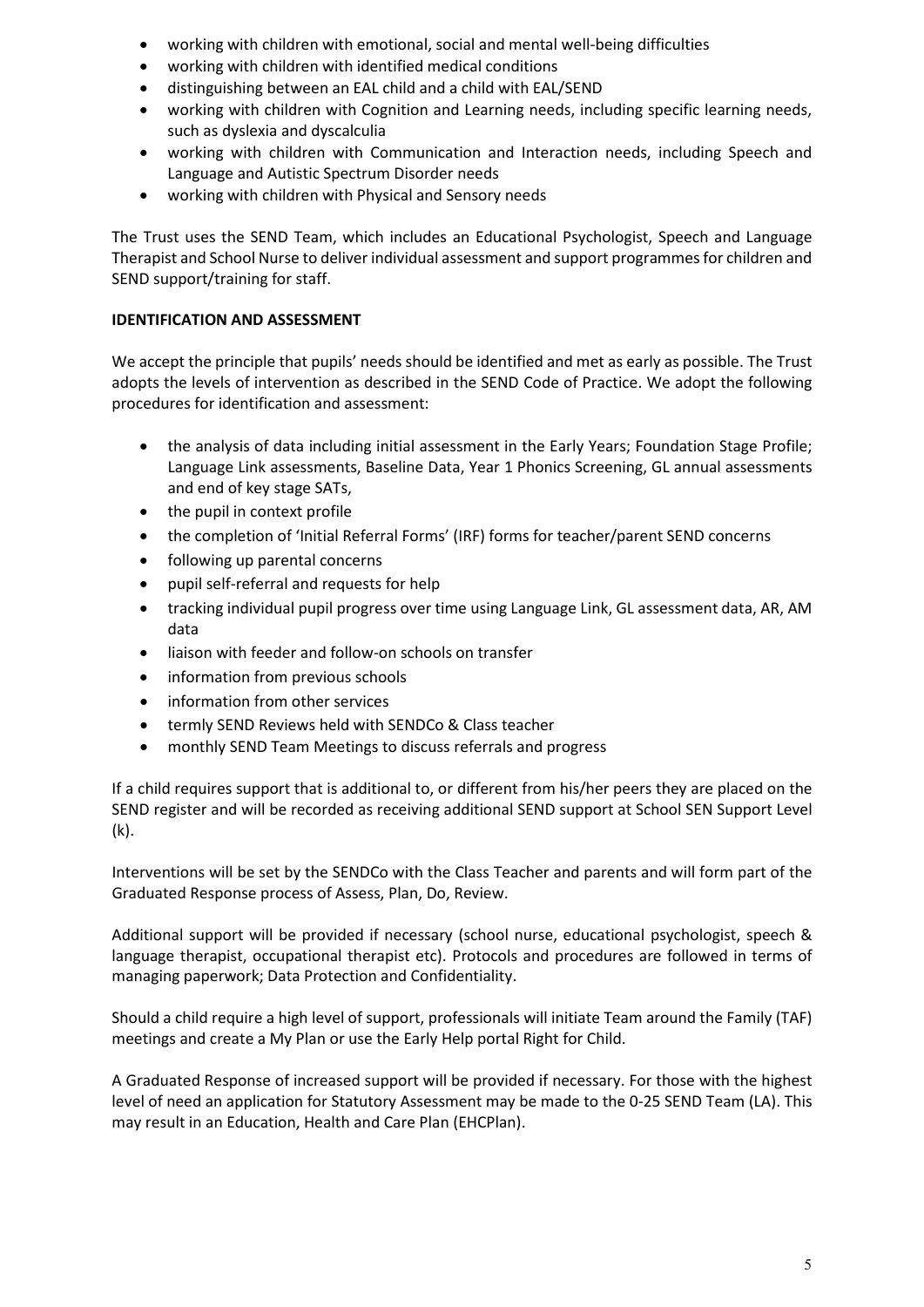#### **CURRICULUM ACCESS AND PROVISION**

In order to meet the learning needs of all pupils, teachers differentiate work according to our assessment data taken from GL assessments and each child's SEN support plan. The teacher's role is to meet each child's individual needs and to mark work; plan consequent work and deliver interventions.

Where pupils are identified as having special educational needs, the school provides for these additional needs following Devon's Graduated Response approach. This ensures that provision is provided at increasing levels in line with needs – Universal, Targeted and Specific support strategies. These may include:

- in class support for small groups using additional adults
- small group targeted support using teachers
- individual class support / individual withdrawal 1:1 specific programme
- further differentiation of resources / timetable /curriculum

All pupils on the SEND register will have an Individual Provision Map. These are dynamic documents which are subject to review with the Class teacher and SENDCo to reflect the child's learning needs and progress.

Children in Care will have provision maps that support their PEPs if they also have SEND.

Children with an EHCP will have an Annual Review Meeting with all professionals involved in the child's support. Progress, attainment and changes in need will be discussed. The SENDCo will return all necessary documentation to the 0-25 SEND Team via the EHCP Hub portal.

#### **LINKS WITH OTHER SERVICES**

We aim to maintain useful contact with educational support services. The following agencies may be involved:

- Educational Psychology Service
- Children & Young People's Services
- Education Welfare Service
- Police
- Speech and Language Therapy
- Occupational Therapists
- Medical Professionals
- School Nursing Teams
- Behaviour Support Team
- Communication and Interaction Team
- Health visitors
- Children's Centres
- And others

#### **STAFF DEVELOPMENT AND TRAINING**

In order to maintain and develop the quality of our provision, all members of staff are encouraged to undertake training. Input from external agencies is actively encouraged.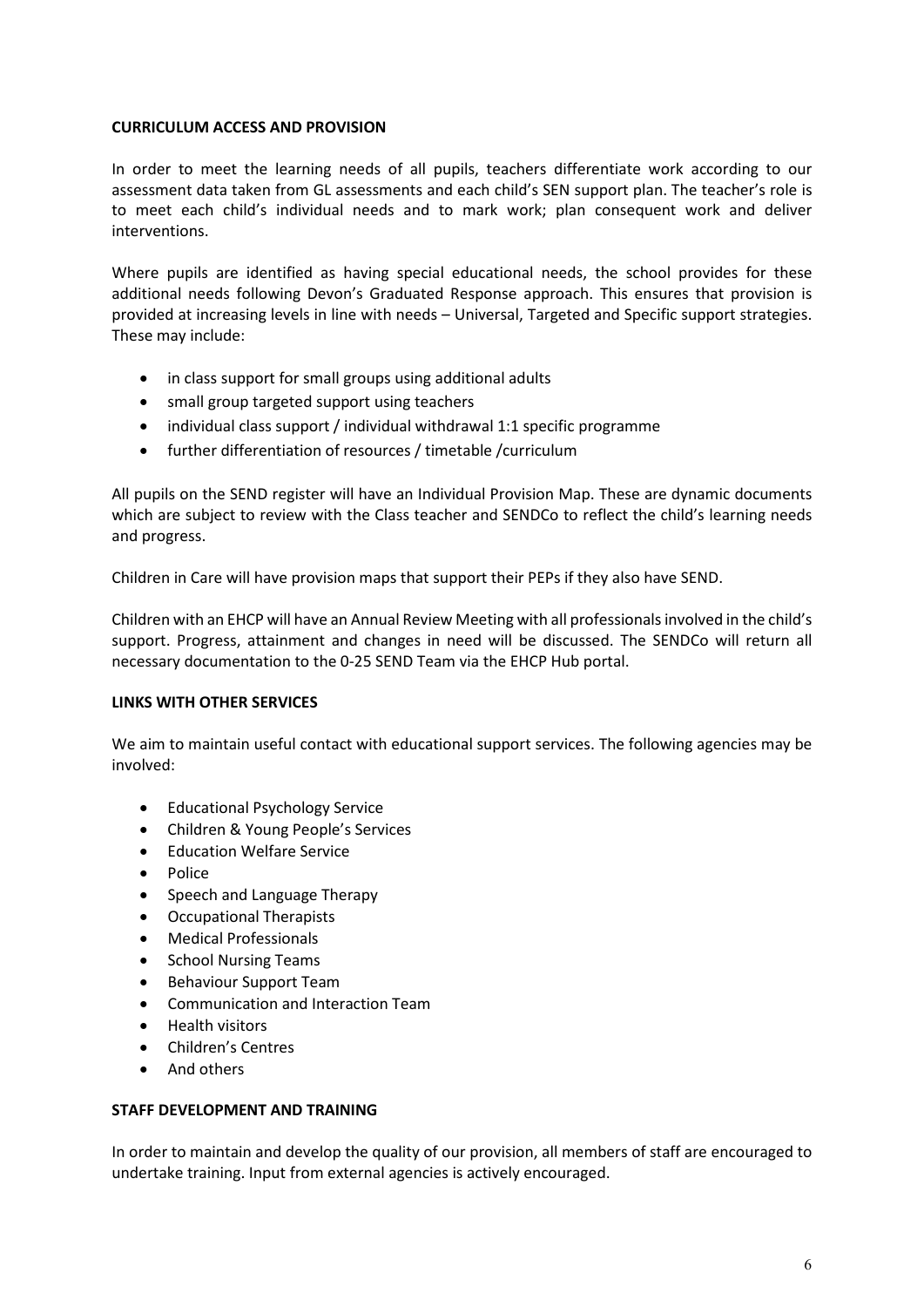#### **Resources**

The provision for SEND is supported by the SEND budget. The allocation of funds is deployed to support the implementation of this policy. The following principles have been identified to support this:

- Annual review of allocation of TAs by the CEO and SENDCo according to the needs of the children.
- Appropriate training of all members of staff
- Resources to be purchased as required through the specific SEND budget.
- There is also an allocation each year which is reviewed annually and adjusted according to the SEND needs (see the Trust annual budget for exact amount.)

#### **Monitoring and Evaluation of SEND Provision**

The effectiveness of our provision for pupils is identified as having special educational needs is carried out in the following ways:

- classroom observation (SENDCo); Leadership Team and SEND Trustee)
- work sampling (SENDCo and SEND Trustee)
- scrutiny of planning (Leadership Team and SENDCo)
- informal feedback from all staff
- pupil tracking (SENDCo)
- pupil review meetings (Teacher)
- monitoring Individual Provision Maps and targets (class teacher and SENDCo)
- movement on the register (SENDCo and SEND Trustee)
- attendance records (EWO)
- formal assessment of children working below their expected level
- Review of assessment data for all pupils

These are monitored by the individual class teachers, the SENDCos and the SEND Trustee.

# **Monitoring of policy effectiveness**

We have identified the following success criteria to enable the Head teacher, SENDCo, Senior Leadership Team and SEND Trustee to monitor and evaluate the effectiveness of the policy.

- the SENDCo has at least one termly meeting with the Trustee responsible for SEND
- the 'register' is updated at least twice a year
- Pupil Progress SEND Year Group Termly Meetings
- there is movement on the register, both up and down the levels of intervention
- all concerns are followed up as soon as possible
- parents are informed about all expressions of concern
- pupils with Individual Provision Maps have the targets reviewed a minimum of twice a year
- pupils are aware of targets they need to achieve linked to the Individual Provision Maps
- relevant members of staff are aware of pupil targets
- targets are written in accessible language
- parents are informed of their child's targets at parents' evening
- parents' data collected from parent surveys / questionnaires parents express satisfaction with the provision made